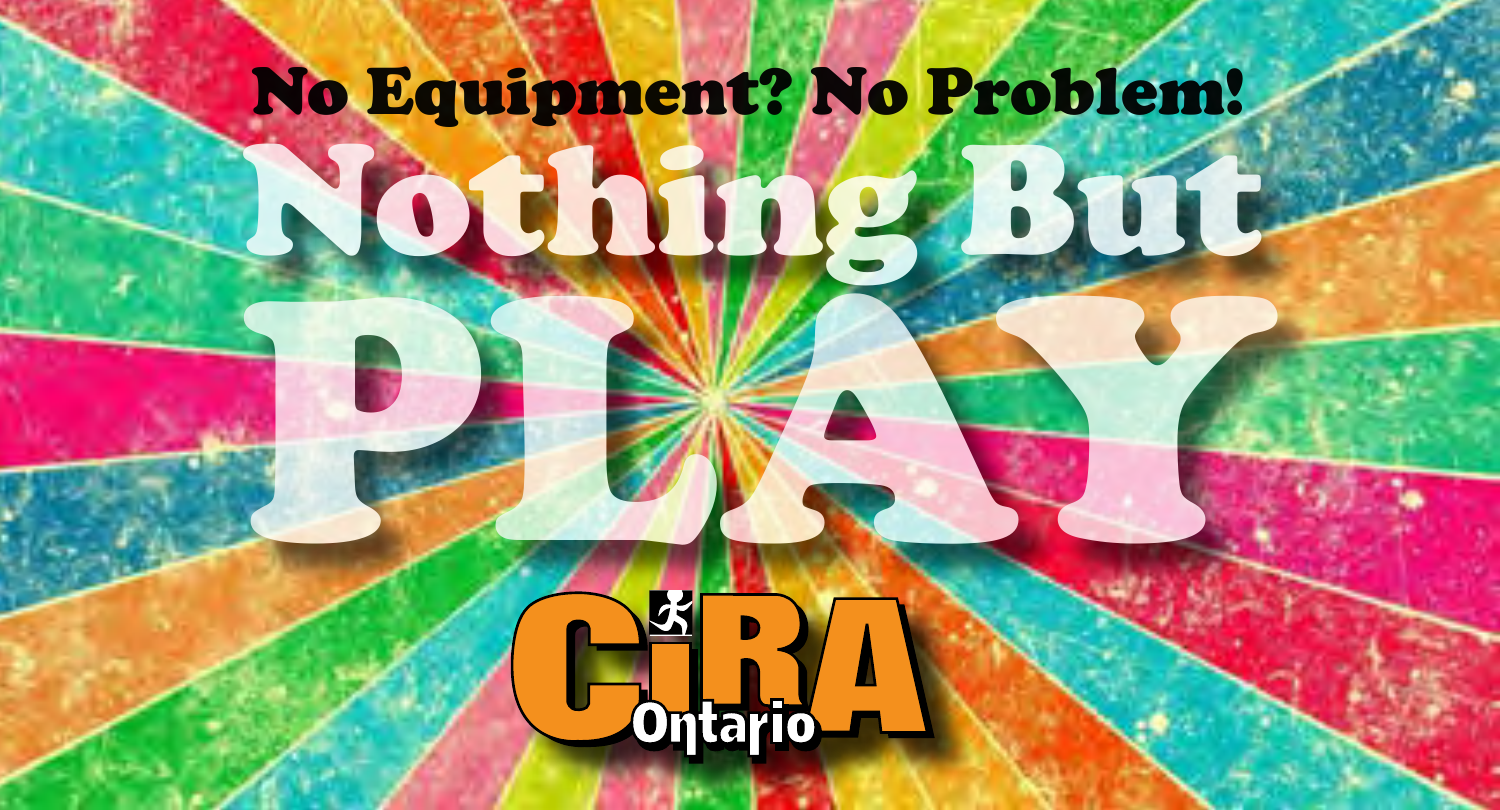### Me Switch

First, the players must master the game's three signals:

- 1. hands angled above the eyebrows;
- 2. one hand pointed up and the other sideways, touching the opposite elbow;
- 3. both hands crossed in front of the chest.

The players break off into pairs. One of the players starts by saying, "Me, switch!" At the word switch, the player snaps into one of the three signals. The object is for the caller to trap their opponent into making the same signal they did. If there's no match, the players switch roles and immediately start the next round with "Me, switch!" Winning three rounds by one of the players wins. The best game is played ultrafast with each "Me switch!" coming rapidly after one another.

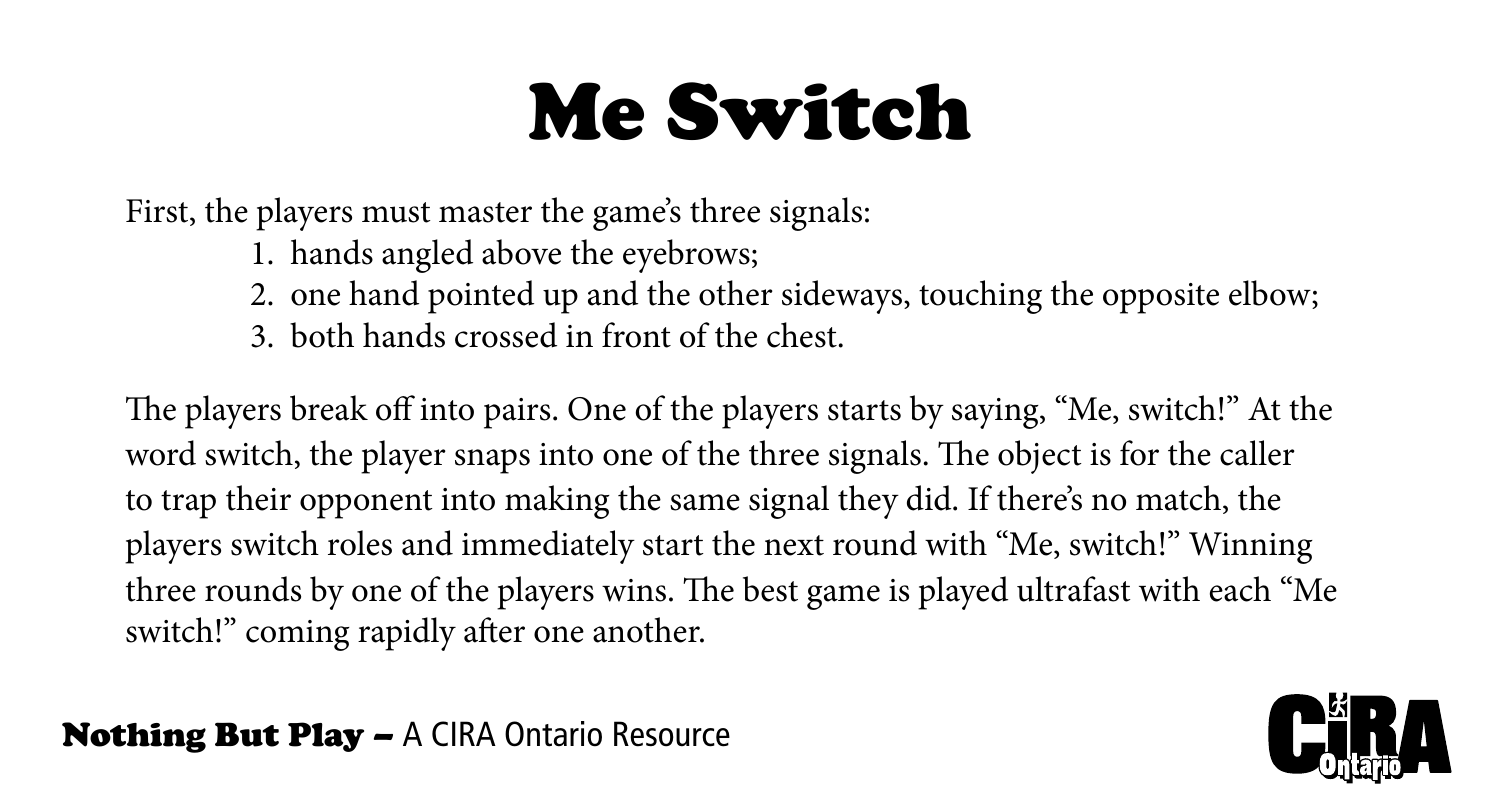## Acting Broken Telephone

The group is divided into two teams of four-five players. The first team leaves the room where they cannot hear the other team. The other team makes up a story and then selects one player who will act it out while the rest of the players watch. The other team sends one player in who watches the selected player who acts out the story. Then a second player is sent in and watches as their teammate then tries to act out what they just saw. This continues until the entire team has acted out the story. After every player takes a turn acting out the story, the final player tries to recite what she thinks the original story was.

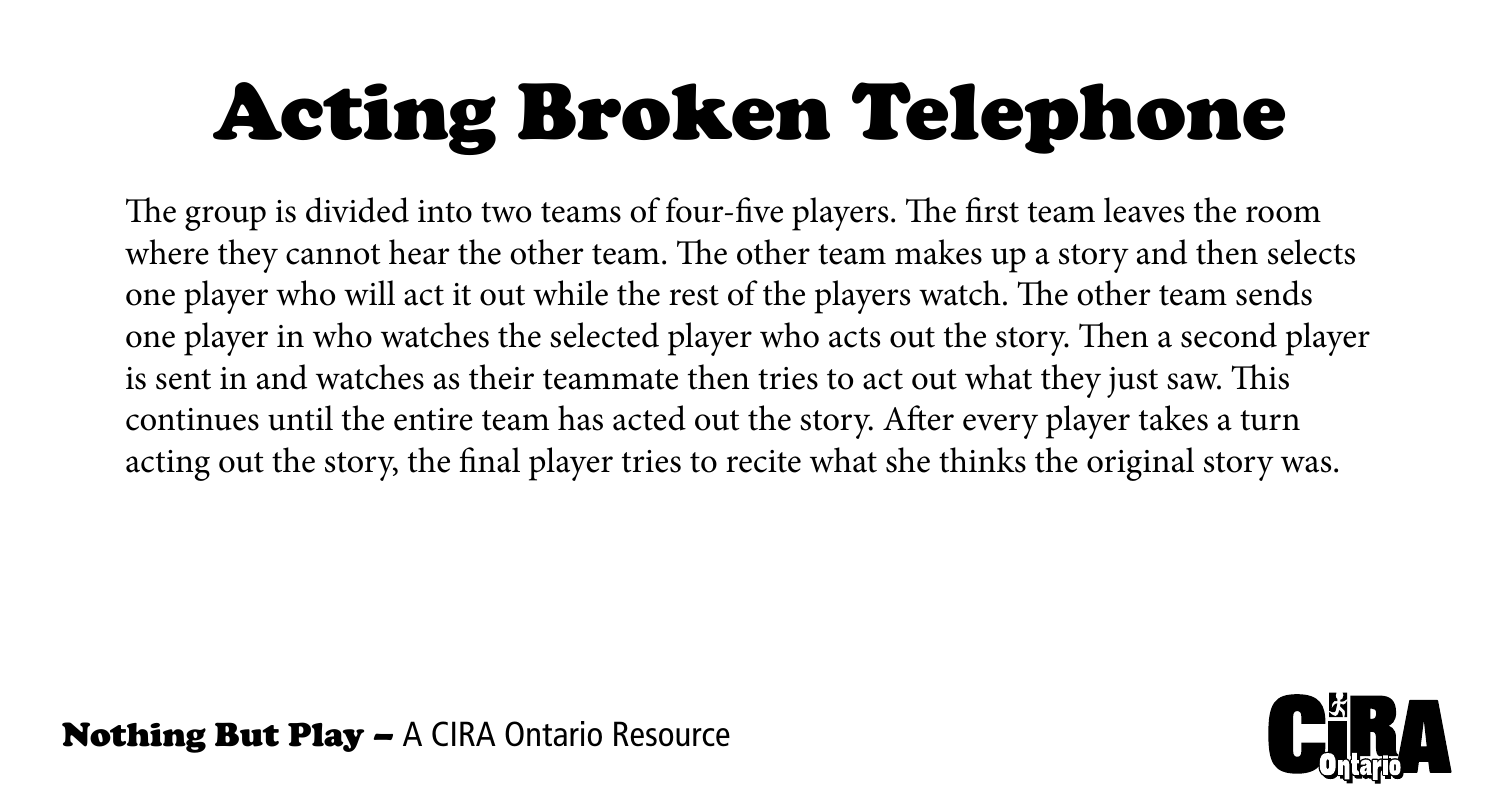## Toilet Tag

This game is similar to freeze tag with a slight variation. One to three players are selected as the taggers. Players begin running around trying not to get tagged by the taggers. When players are tagged they must pretend to be a toilet and place their hand out to the side like a flusher. To be set free they must wait for another player to come and press their flusher and they must spin in a circle and make a "swish" sound pretending to be a toilet flushing. Then they may rejoin the game.